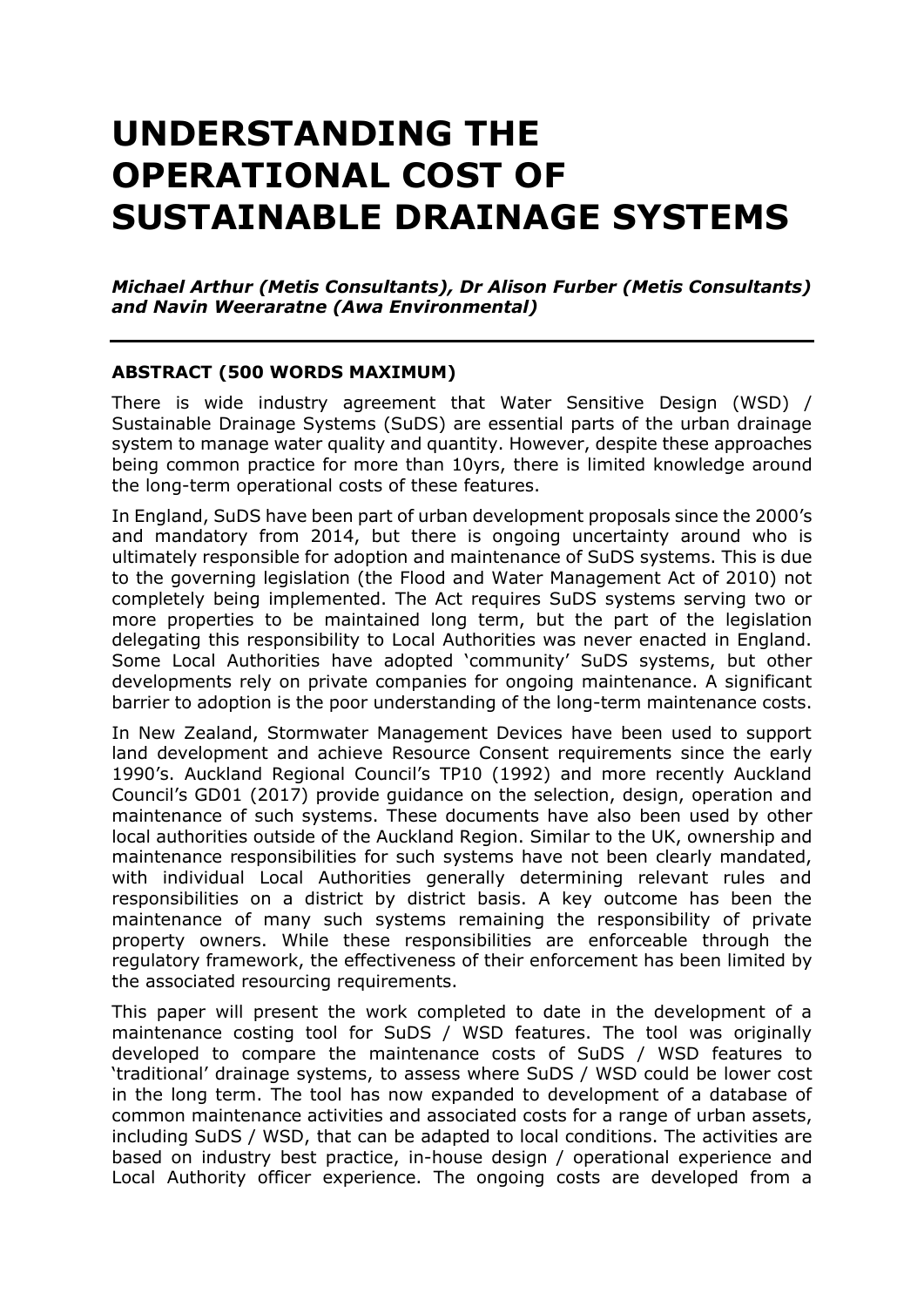combination of Local Authority contractor maintenance cost data and in-house experience.

The paper will also explore how experiences in England could be used in NZ, along with transferability of activity schedules and related cost rates for use in a NZ context. It aims to provide financial evidence that WSD / SuDS devices are lower cost long term compared to other approaches, along with better informing asset owners of likely long-term costs of adopting assets from developers at a site scale.

#### **KEYWORDS**

Asset Management Planning, Water Treatment, Stormwater

#### **PRESENTER PROFILE**

Michael Arthur is a Chartered Professional Engineer, Member of Engineering New Zealand and a Chartered Member of CIWEM – including sitting on the CIWEM Specialist Panel for Flood and Coastal Erosion Management. He is a technical specialist in urban flood management and development of supporting business cases for flood mitigation schemes.

### **INTRODUCTION**

There is wide industry agreement that Water Sensitive Design (WSD) / Sustainable Drainage Systems (SuDS) are essential parts of the urban drainage system to manage water quality and quantity. However, despite these approaches being common practice for more than 10yrs, there is limited knowledge around the long-term operational costs of these features – particularly at an individual site scale.

In England, SuDS have been a mandatory part of urban development proposals since 2014. In New Zealand, Stormwater Management Devices have been used to support land development and achieve Resource Consent requirements since the early 1990's. However, there has been ongoing uncertainty in both countries around who is ultimately responsible for adoption and maintenance of these systems (referred to as 'SuDS' for the remainder of this paper).

Some Local Authorities have adopted 'community' SuDS systems, but other developments rely on private companies for ongoing maintenance. A significant barrier to adoption is the poor understanding of the long-term maintenance costs. Previous research (Ira & Simcock, 2019, Moores et al., 2019 and Ira, 2011) has focussed on catchment scale cost approaches, but limited work has been done on site specific scale maintenance cost estimation. This paper presents the work completed to date in the development of a whole life maintenance costing tool for SuDS features to assist in breaking down this barrier, facilitate improved longterm management and understand the whole life costs.

The tool has been developed for the following purposes:

- To develop a tool that could be used to calculate whole life maintenance cost estimates (and / or commuted sum payments) in a fair, consistent and transparent way
- To gain a better understanding of the activities, frequencies and long-term costs of maintaining a range of SuDS and drainage components
- To promote the use and adoption of SuDS by providing a site-specific maintenance cost estimation approach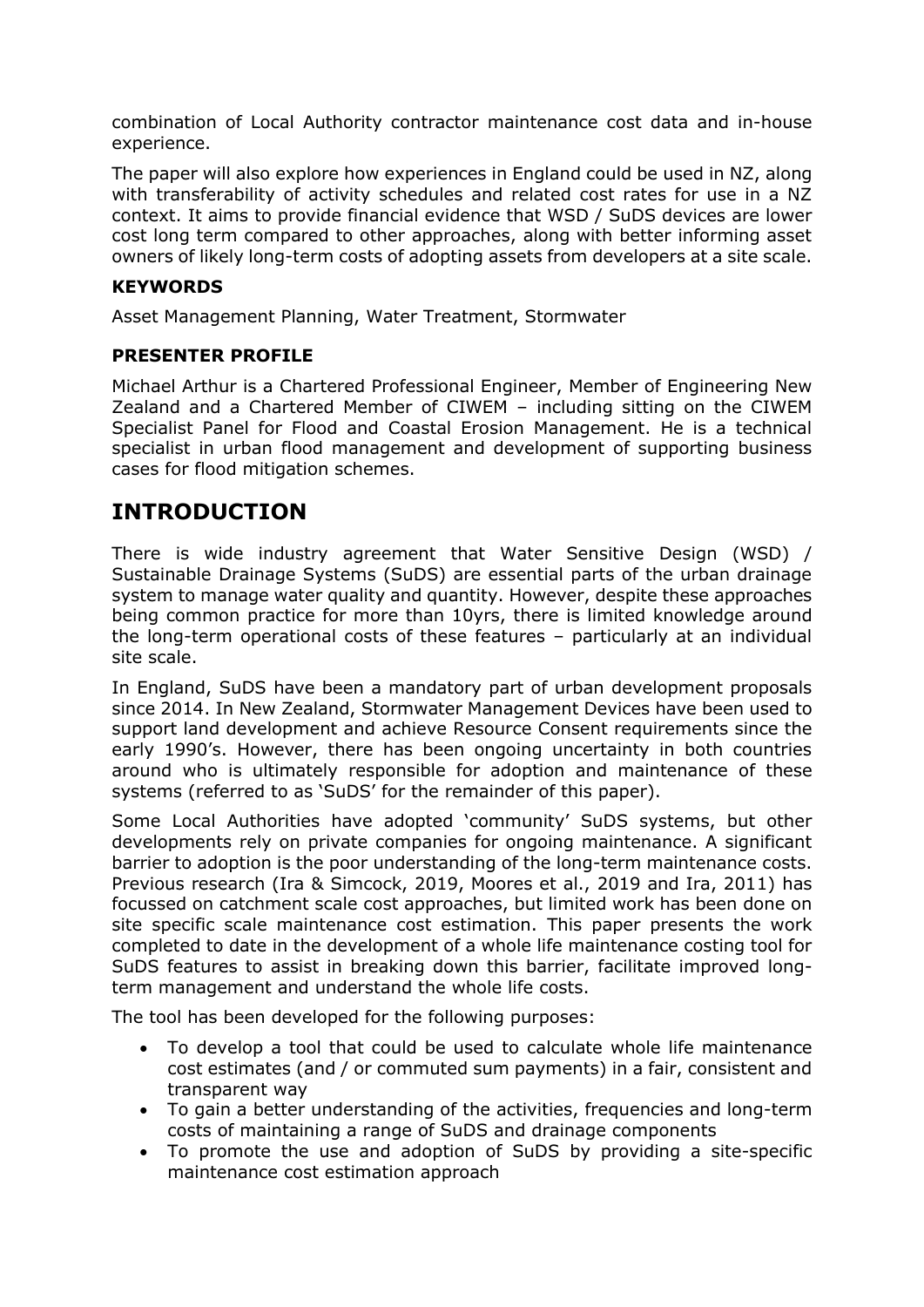Most of the work to date has been completed within the context of the United Kingdom (England). The principles applied are directly applicable to the New Zealand working environment as the approaches to SuDS design, construction, adoption and maintenance are very similar – including being undertaken by generally the same entities (local government or private maintenance companies).

# **LEGISLATIVE BACKGROUND**

#### **UNITED KINGDOM (ENGLAND)**

Schedule 3 of the Flood and Water Management Act (2010) defines how SuDS systems can be adopted and maintained in England and Wales. It was intended that SuDS Approving Bodies (SABs) would be set up within the Local Authorities in parallel to their duties as Lead Local Flood Authorities. Provided that relevant standards were met, SABs would have been required to adopt and maintain approved SuDS serving two or more properties. However, Schedule 3 has not been enacted in England and considerable uncertainty remains over adoption and maintenance of SuDS built as part of ongoing development. This was exacerbated by the fact that SuDS were made a mandatory part of major developments in 2014 (UK Parliamentary Statements, 2014), meaning that nearly all SuDS systems are privately owned and maintained to an unknown standard as there is no other practical option.

As of 1 April 2020, Water and Sewerage Companies (privately owned entities responsible for managing water distribution and sewer networks within a defined geographic area) will be able to adopt certain types of SuDS. This is defined by the national Sewerage Sector Guidance (Water UK, 2020), but this is not compulsory, and the potential to adopt has seen a mixed uptake in the industry.

Some Local Authorities in England have developed their own SuDS adoption guidance and will adopt some types of SuDS as part of road / highway infrastructure associated with developments. However, this is not widespread and there is no common approach to adoption criteria or calculation of commuted sums to support future maintenance costs.

#### **NEW ZEALAND**

The 1991 Resource Management Act (RMA) provides the primary statute for governing water quality and quantity management. These requirements are enforced through Regional and District Plans and / or By-laws, established under the 2002 Local Government Act (LGA). The LGA also enables Local Authorities to act as public asset owners, and establish relevant vesting standards and demarcations for public and private assets.

Stormwater discharges from land use activities generally require a discharge consent under the RMA. This includes public stormwater networks owned by Local Authorities. Requirements for SuDS are generally defined through this process, and enforced through associated Network Discharge Consents (NDCs), with ownership rules, levels of service and minimum design standards specified by each Local Authority to suit NDC requirements.

A considerable portion of SuDS in New Zealand remain privately owned. These generate risks to the NDC holder, as compliance is dependent on the adequate operation and maintenance of a range of private assets. They also generate additional costs to private property owners over and above established rates and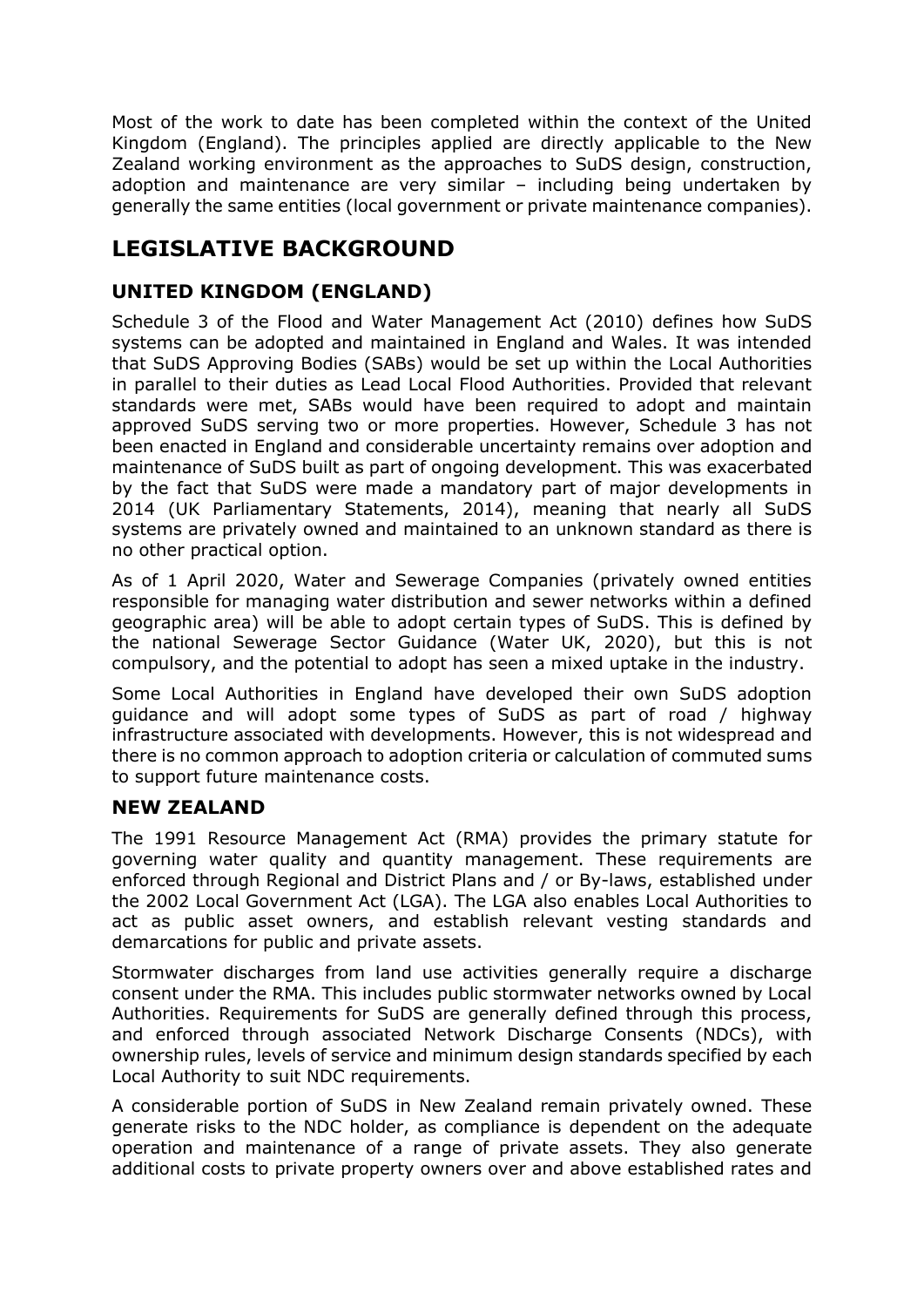developer contributions. Better access to whole of life maintenance costs associated with SuDS may help Local Authorities establish more reliable and costefficient stormwater management solutions (including SuDS) and help maximise environmental benefits and value for rate payer funding.

# **TERMINOLOGY**

The following technical terms are used throughout this paper. It is important that the reader differentiates between them as they are often assumed to have the same meaning. All costs / sums defined below area usually expressed as a Present Value (the worth of a future stream of payments in today's value adjusted for interest and inflation).

#### **COMMUTED SUM**

*"Commuted Sum: A payment of a capital sum by an individual authority or company to the highway authority or company to the highway authority, local authority, or other body, as a contribution towards the future maintenance of the asset to be adopted, or transferred" (CSS / now ADEPT, 2009)*

Commuted sums are paid to ensure funding is secured to maintain adopted assets in the future. It is usually expected that commuted sums are payable for 'nonstandard' and 'extra over' features, that are liable to increase the future maintenance cost over that of a 'standard' asset. SuDS are currently considered as non-standard assets in this context in the UK.

#### **WHOLE LIFE MAINTENANCE COST**

*Whole Life Maintenance Cost* represents the entire cost of maintaining an asset over its lifetime. It does not include construction or disposal costs. It is not the same as a commuted sum. The commuted sum is only a contribution towards the future maintenance costs over a mutually agreed timeframe (not necessarily the entire future maintenance cost over the full asset lifetime).

#### **WHOLE LIFE COST**

*"Whole Life Cost: Takes account of the initial capital cost, as well as operational, maintenance, repair, upgrade and eventual disposal costs." (CIPFA, 2011)*

This represents the entire life cycle cost of the asset including planning, consenting, design, construction, maintenance and disposal. This is used in economic appraisal to compare the cost of two or more interventions over a common timeframe.

## **HOW DOES THE TOOL WORK?**

#### **OVERVIEW**

The tool was initially developed to estimate the future cost of maintaining a range of highway / road assets routinely adopted by Local Authorities and provide the basis for negotiating a commuted sum for adoption based on local practices. In England, the *Commuted Sums for Maintaining Infrastructure Assets* guidance (CSS / now ADEPT, 2009) recommends a 60-year period and discount rate of 2.2%. It has developed over time to provide comparative whole life maintenance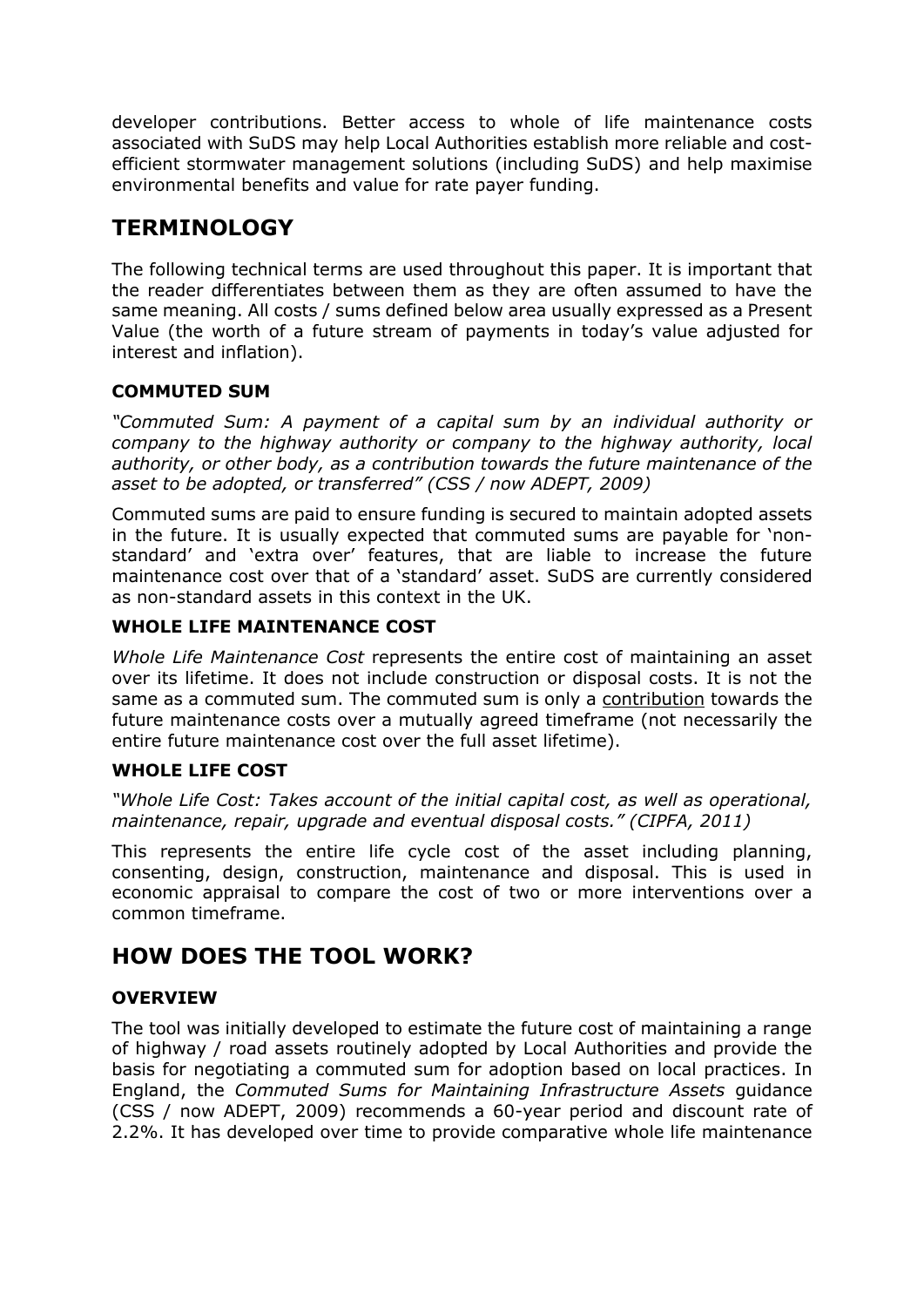costs of different approaches to infrastructure delivery – such as 'traditional' piped stormwater systems and SuDS systems.

At the heart of the tool is a database of maintenance activities associated with a large range of assets. The user tells the tool what assets are proposed for adoption and the database will extract the maintenance activities that are likely to be required, along with the frequency and estimated cost of those activities.

The main challenge for SuDS was the true cost of maintaining these assets is not well established – especially at a site specific scale. We completed a UK focussed literature review to find available data to make a first estimation of the required maintenance activities, cost and frequencies to fill the database (HR Wallingford, 2004, Environment Agency, 2007, Stovin & Swan, 2007). Following initial testing, the published literature proved to be inaccurate, particularly with regard to costs as they were often heavily influenced by the local conditions where systems had been constructed.

The second stage of development included refinement of maintenance activities with experienced highway asset managers and contractors in the private and public sectors to sense check, update and improve on the generally very old and site context specific data from the available published sources. The intention is that the database 'learns' over time as maintenance activities become better understood, along with the associated costs. The database is set up in a way to facilitate this and be able to use organisation specific in-house activities / rates where they are available to improve confidence in outputs.

#### **FORMAT, INPUT, OPERATION AND OUTPUTS**

Figure 1 shows the overall workflow through the tool and the following section provides a case study to demonstrate how it can be used. The tool itself is built within Microsoft Excel using a range of advanced formulae and bespoke Visual Basic macro coding. The workflow to use the tool is summarised as follows:

- **Step 1:** The user reviews the 'global' analysis parameters (period for calculation, maintenance regime standard and discount rates) and updates as needed, then clicks 'create new scheme'. The tool allows the user to retain and compare several schemes to understand the maintenance cost differences associated with different potential design solutions and maintenance regimes.
- **Step 2:** The user enters the details of each asset type within the scheme and the specific geometric details as prompted by the database of activities. The tool draws on a standard database of maintenance activities for each asset type. The user can manually override tasks / maintenance frequencies as required based on local requirements.
- **Step 3:** If any asset types are not held within the database, these can be manually added by the user for use within the tool. Similarly, if any activities for standard assets differ in the local context, these can also be modified within the database.
- **Step 4:** The tool takes all assets, associated maintenance costs and frequencies to calculate the Present Value of predicted maintenance costs over the period set in Step 1.

The user can repeat the above steps to compare the whole life maintenance costs for different 'schemes' or asset maintenance approaches for a given site within the same spreadsheet. This allows the user to understand how future costs may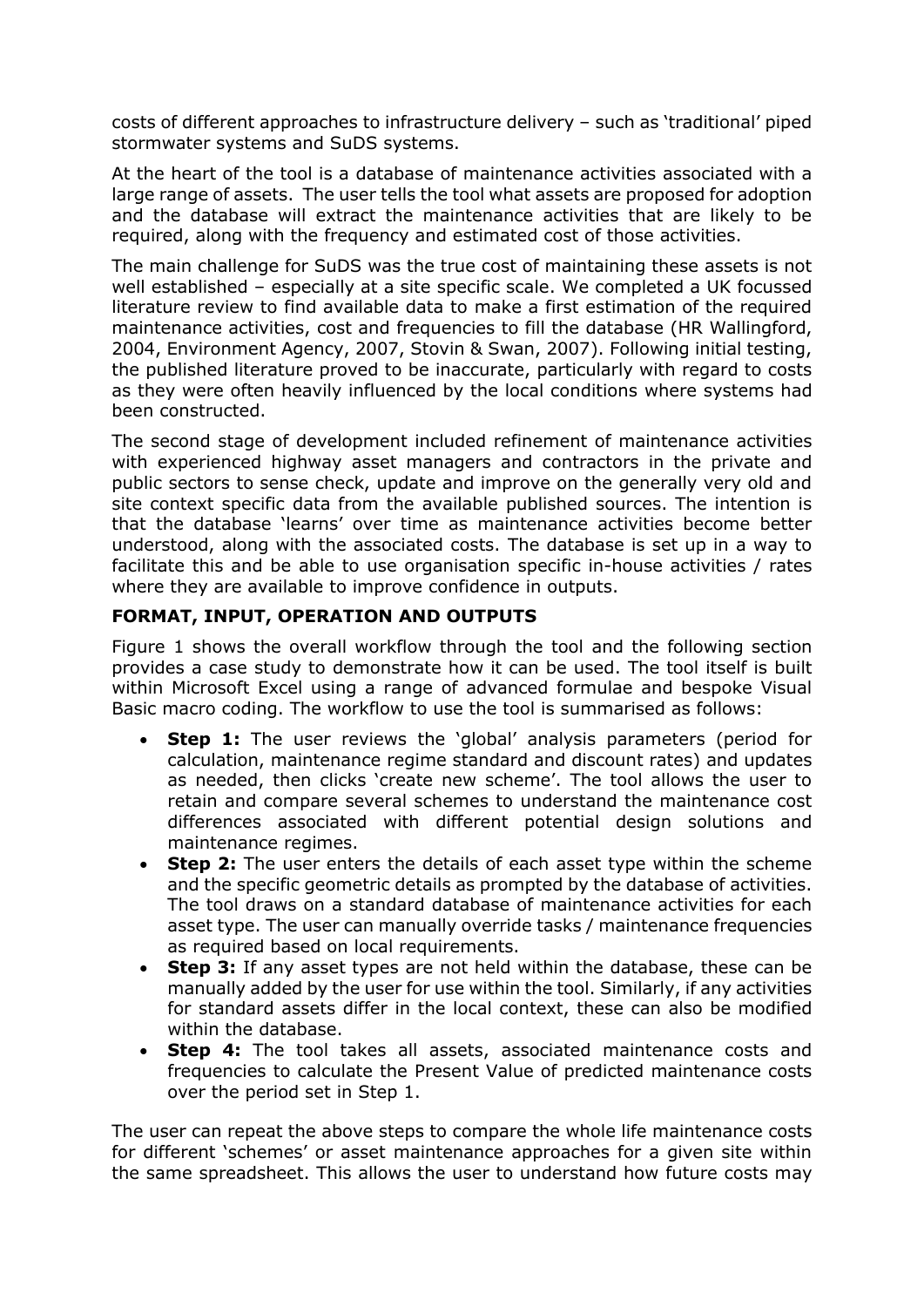vary depending based on these inputs. The maintenance activities can include frequent tasks such as litter picking or grass mowing and less frequent 'capital' maintenance such as replacement / disposal of filtration media.



*Figure 1: Workflow Summary*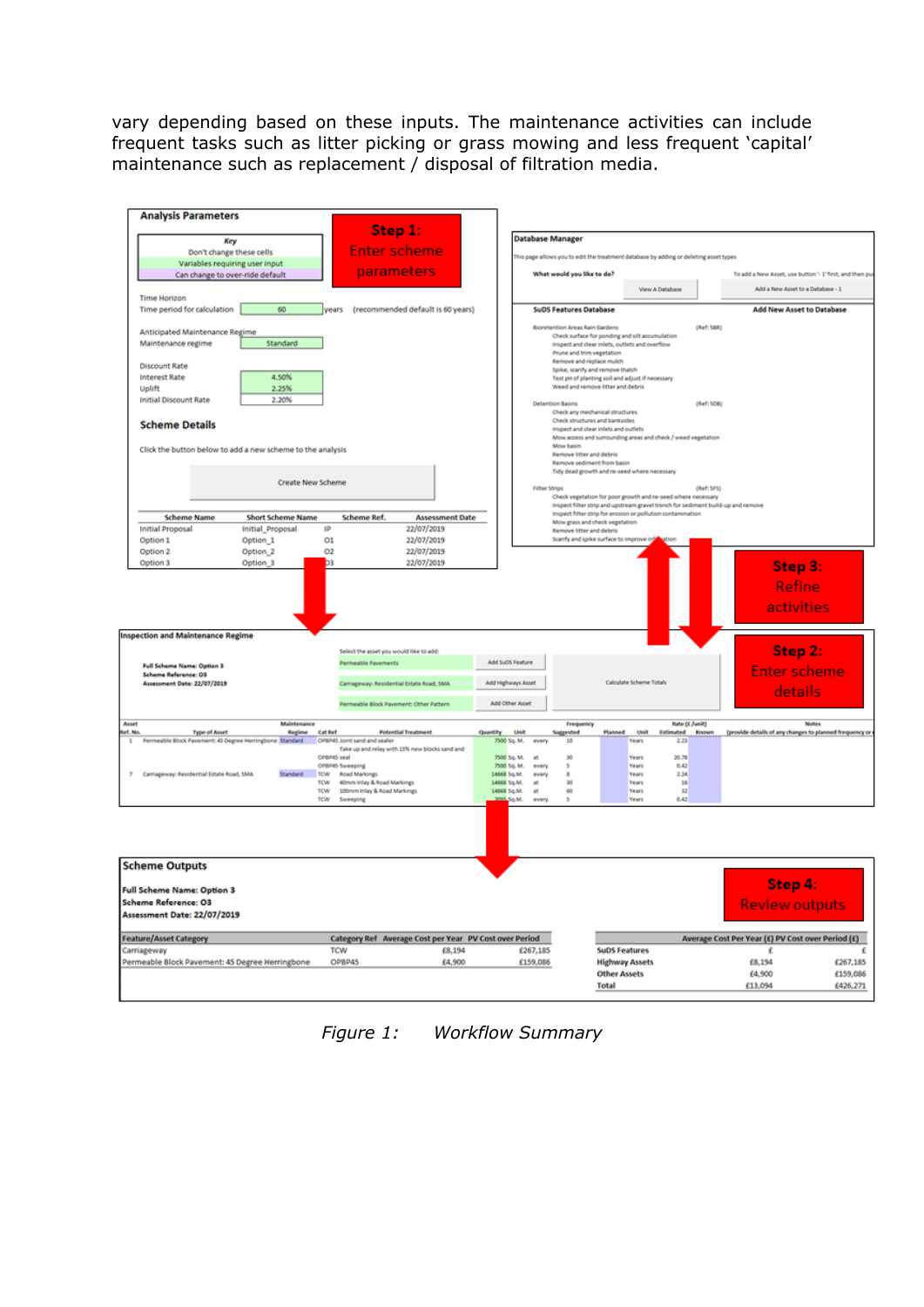# **CASE STUDY: BIGGLESWADE (CENTRAL BEDFORDSHIRE)**

The purpose of this case study is to show how the tool can estimate the whole life maintenance costs for a 'traditional' drainage scheme, then compare this to SuDS approaches that achieve the same design standard. The case study site is a 21ha residential development of 227 houses including road access, landscaping, public open space and supporting infrastructure.

#### **LOCATION**

The case study site is located in Biggleswade, Central Bedfordshire – a town of approximately 16,000 people to the north of London. The site is greenfield and the proposed development layout is shown in Figure 2.



*Figure 2: Case Study Site Layout (Source: Central Bedfordshire Council - Planning Portal)*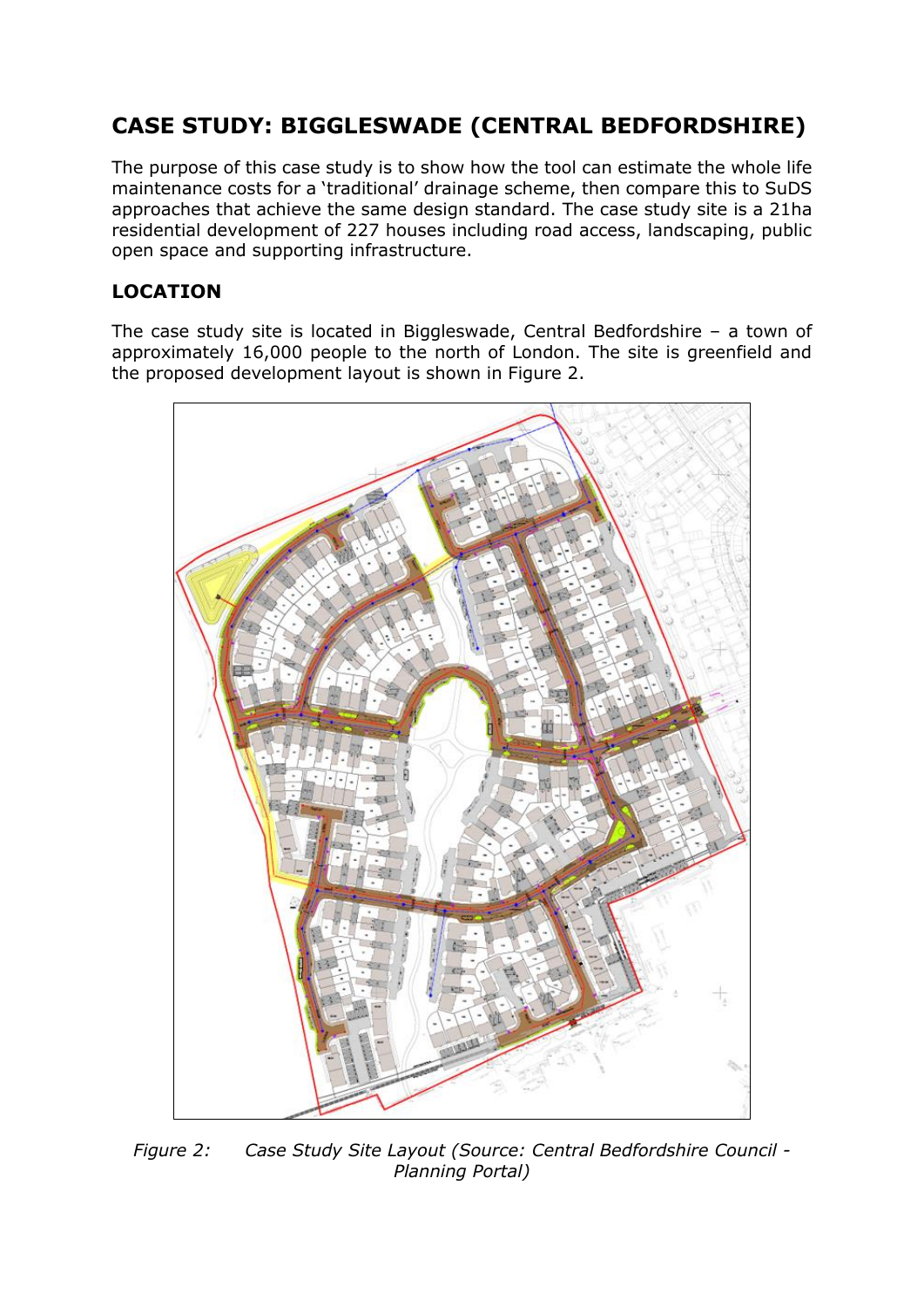#### **DRAINAGE DESIGN OPTIONS**

The baseline drainage design ('Traditional Drainage') is the approach proposed by the site developer. Four other drainage options were developed to offer the same design standard in terms of runoff peak flow and volume, but utilising a range of SuDS solutions. It should be noted that the focus of SuDS in the UK is water quantity management and less effort is expended on achieving water quality benefits overall. The five options analysed are summarised in Table 1.

| <b>Option</b>           |                                                  | <b>Components</b>                                                                                                                                                                                                                                                                                                   |
|-------------------------|--------------------------------------------------|---------------------------------------------------------------------------------------------------------------------------------------------------------------------------------------------------------------------------------------------------------------------------------------------------------------------|
| B                       | Baseline -<br>Traditional<br>drainage            | Road Surfacing: Asphalt (9,000m <sup>2</sup> - major roads)<br>$\bullet$<br>and block paving $(13,000m^2 - minor$ roads / cul-<br>de-sacs)<br>Drainage Approach: Pre-cast concrete pipes<br>$\bullet$<br>(1.5km) & manholes (48 No.) with standard road<br>gullies (114 No.) and a single large detention<br>basin. |
| 1                       | Swales and storage<br>basins                     | Road Surfacing: As for Option B<br>$\bullet$<br>Drainage Approach: Roadside filter strips feeding<br>$\bullet$<br>swales and accumulating in two infiltration /<br>storage basins (one large and one small). Reduce<br>Option B by 75% for pipes / manholes and<br>remove all gullies.                              |
| $\overline{\mathbf{2}}$ | Rain gardens, tree<br>pits and storage<br>basins | Road Surfacing: As for Option B<br>$\bullet$<br>Drainage Approach: Roadside rain gardens and<br>$\bullet$<br>tree pits accumulating in two infiltration / storage<br>basins (two large). Reduce Option B by 75% for<br>pipes / manholes and remove all gullies.                                                     |
| 3                       | Permeable block<br>paving                        | Road Surfacing: Asphalt (14,500m <sup>2</sup> ) and<br>$\bullet$<br>permeable block paving in 45-degree herringbone<br>pattern (7,500m <sup>2</sup> )<br>Drainage Approach: As for Option B, but scaled<br>$\bullet$<br>down by 50% due to online storage / infiltration<br>provided by permeable paving / subbase. |
| 4                       | Porous asphalt                                   | Road Surfacing: Asphalt (14,500m <sup>2</sup> ) and porous<br>$\bullet$<br>asphalt $(7,500m^2)$<br>Drainage Approach: As for Option B, but scaled<br>$\bullet$<br>down by 50% due to online storage / infiltration<br>provided by porous surface / subbase.                                                         |

| Table 1: | <b>Summary of Design Options</b> |  |
|----------|----------------------------------|--|
|          |                                  |  |

#### **MAINTENANCE COST ESTIMATION**

The maintenance activities, frequencies and associated costs were defined for all assets using Central Bedfordshire Councils activity schedules and rates provided by their term maintenance contractor. All maintenance estimates were reviewed by Central Bedfordshire officers and experienced in-house highway asset management specialists at Metis Consultants.

All asset sizes, maintenance activities, frequencies and costs were entered into the tool and whole life maintenance costs calculated using the standard global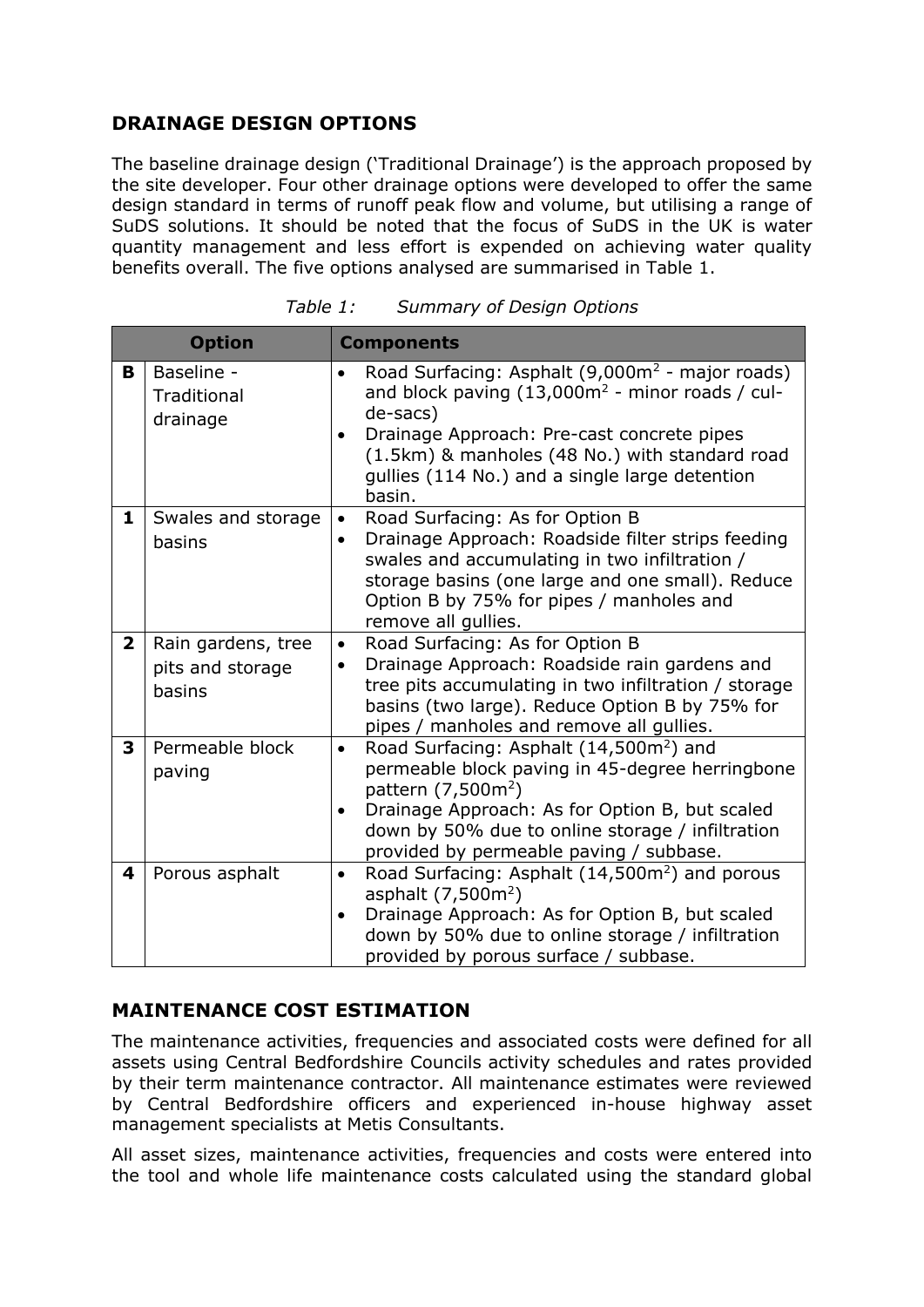parameters (period of 60yrs with a standard maintenance regime and discount rate of 2.2%). To ensure a fair comparison between all options, all road surface, green space and drainage assets were included in the maintenance costs.

#### **OUTCOMES**

Table 2 shows the whole life maintenance costs for each option as a Present Value. The options are ranked from lowest to highest whole life maintenance costs for comparison.

| <b>Ranked Option</b>                           | <b>Whole Life Maintenance Cost</b><br>(Present Value - £k) |  |
|------------------------------------------------|------------------------------------------------------------|--|
| Option 1                                       |                                                            |  |
| (Swales and Storage<br>Basins)                 | £556                                                       |  |
| <b>Baseline</b>                                | £568                                                       |  |
| (Traditional Drainage)                         |                                                            |  |
| <b>Option 3</b>                                | f 744                                                      |  |
| (Permeable Block<br>Paving)                    |                                                            |  |
| <b>Option 2</b>                                |                                                            |  |
| (Raingardens, Tree Pits<br>and Storage Basins) | £1,007                                                     |  |
| <b>Option 4</b>                                | £1,495                                                     |  |
| (Porous Asphalt)                               |                                                            |  |

*Table 2: Whole Life Maintenance Costs (Present Value)*

The tool predicted that the roadside swales and infiltration basins option would be the lowest cost to maintain over the analysis period, but only by a small margin. This shows that for this particular study area, a SuDS solution is comparable to a traditional drainage approach for long term maintenance. However, not all SuDS solutions are lower overall maintenance cost and this should inform design choices early in the development master-planning process. The tool as currently developed could be used early in the design process to inform these decisions. This outcome highlights the need for considering maintenance activities within the early design stages to ensure long term effort can be minimised. The opportunity for reducing effort in well designed SuDS schemes is greater than a traditional drainage approach as more of the components are above ground.

The high relative costs of permeable paving (Option 3) and porous asphalt (Option 4) demonstrate the much higher standard of regular cleaning required to maintain their hydraulic performance. The higher cost of Option 2 (raingardens, tree pits and storage basins) demonstrates the impact of introducing a larger area of vegetation that requires more intensive maintenance compared to Option 1 (swales are generally grassed and require less intensive maintenance than raingardens / trees).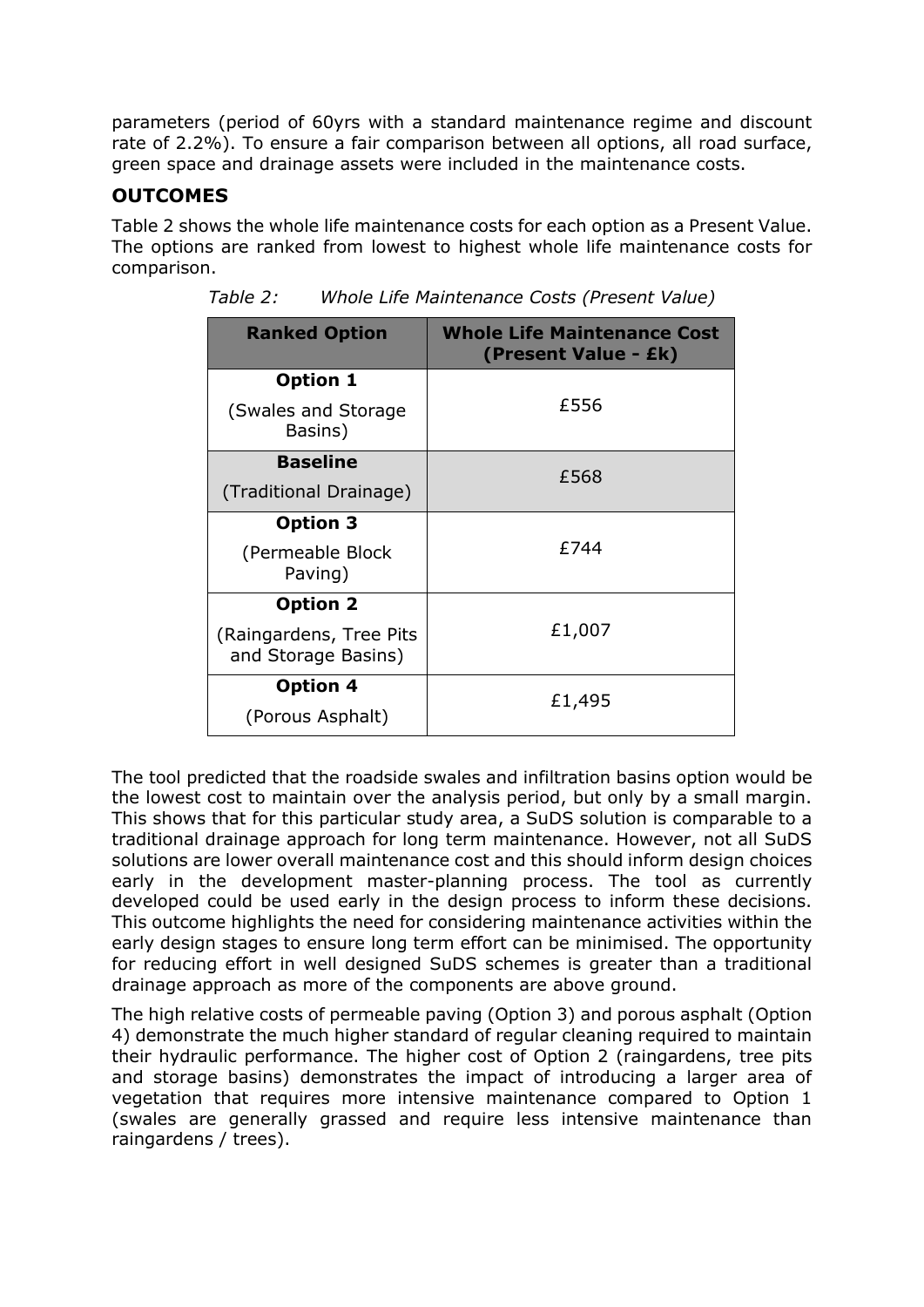# **TRANSFERABILITY TO NEW ZEALAND**

The work completed to date is based on UK sources and datasets. Table 3 shows how key components could be adapted to a New Zealand (NZ) context. SuDS maintenance costs in NZ are explored in *Activating WSUD – Understanding costs and maintenance of WSUD in NZ* (Ira and Simcock, 2019). This study shows significant variability in maintenance costs primarily influenced by local conditions, cost data recording and overall maintenance approaches. Similar issues are experienced in the UK and this demonstrates the two markets are in a comparable position.

| <b>Tool Component</b>                          | <b>Comment</b>                                                                                                                                                                                                                                                                                      |
|------------------------------------------------|-----------------------------------------------------------------------------------------------------------------------------------------------------------------------------------------------------------------------------------------------------------------------------------------------------|
| Analysis period                                | This can be set by the user to any period required.                                                                                                                                                                                                                                                 |
| Maintenance<br>regime                          | Given the amenity and water quality focus of SuDS in NZ<br>(the focus in the UK is water quantity only), regimes can<br>be developed to suit these objectives.                                                                                                                                      |
| Discount rate                                  | This can be set by the user to any rate required.                                                                                                                                                                                                                                                   |
| Asset and<br>maintenance<br>activity databases | Preliminary review suggests general asset types and<br>activities are similar. Detailed review will need to be<br>undertaken to adapt to local contexts, maintenance<br>approaches and costs. The wide range of proprietary<br>stormwater treatment devices in NZ would need to be<br>accommodated. |
| Maintenance cost<br>rates                      | These can be customised to local or site specific<br>requirements, but maintaining a UK comparison will be<br>useful in benchmarking and identifying anomalies.                                                                                                                                     |
| Outputs                                        | The type and resolution of outputs can be customised to<br>match local asset management requirements.                                                                                                                                                                                               |

*Table 3: Transferability to New Zealand*

## **FUTURE DEVELOPMENT**

The tool has been implemented at two Councils in England (Central Bedfordshire Council and Medway Council) to date. The primary use is to determine commuted sums for developer contributions to support SuDS asset adoptions by the Councils. However, the structure of the tool allows it to be adapted to the following applications:

- An online tool that can be used by developers to inform viability assessments and to estimate potential maintenance liability of adopted assets early in the design process to inform critical design decisions
- Inclusion of a wider range of costs such as design / construction, other operational expenses (electricity / replaceable parts for proprietary devices) and disposal to facilitate calculation of whole life costs of schemes
- Inclusion of benefits (such as flood risk reduction, water quality improvement, amenity, biodiversity, habitat creation and mental health benefits) generated by the scheme to provide an overall whole life benefit / cost comparison for schemes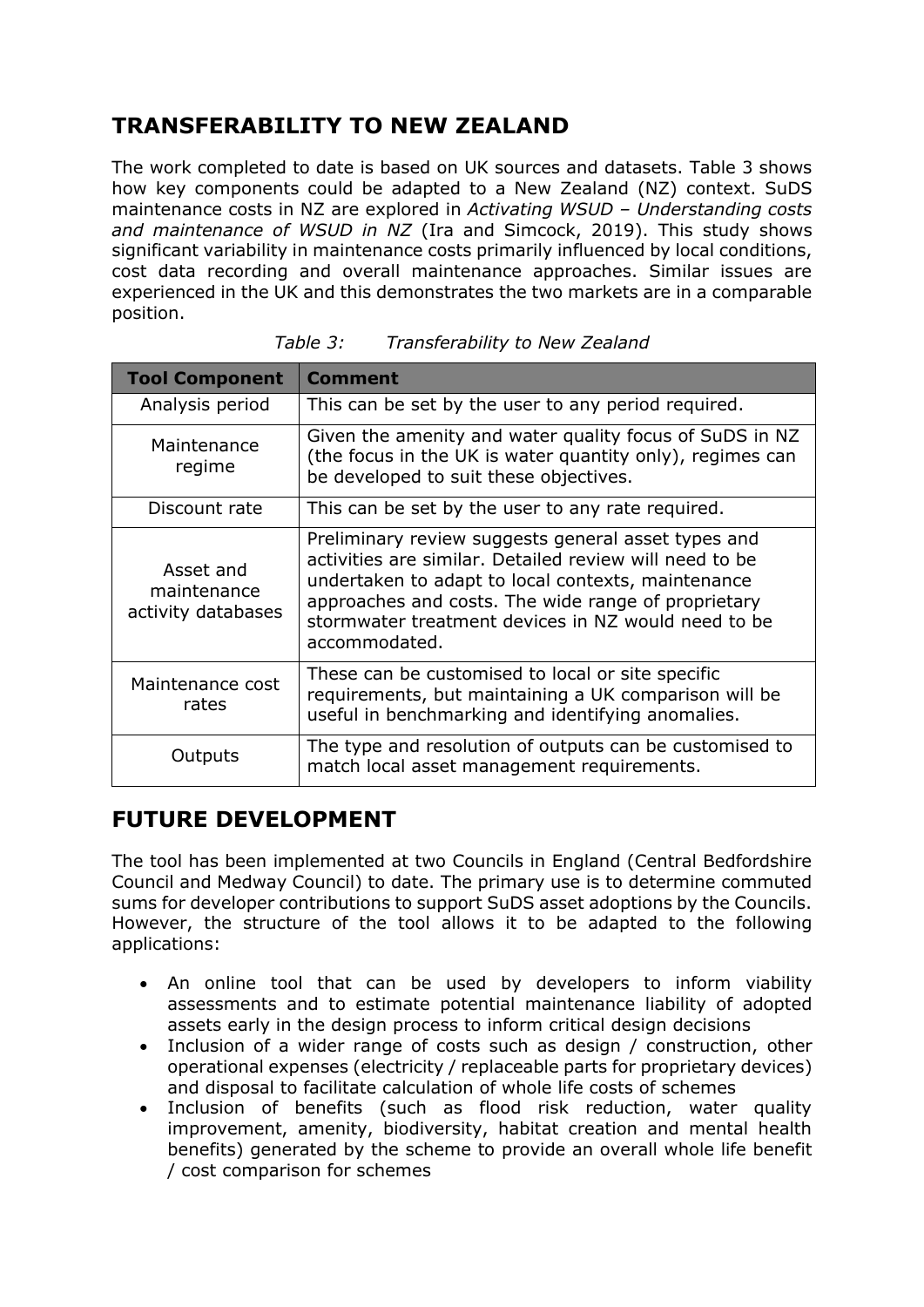• Addition of a design / build quality factor that recognises and quantifies the fact that good design and high build quality of SuDS substantially reduces long term maintenance costs and increases long term benefits.

# **CONCLUSIONS**

The tool described in this paper has already demonstrated through practical application in the UK that a consistent, transparent and defendable approach can be used to estimate whole life maintenance costs of SuDS. These costs can be lower than traditional drainage approaches with appropriate design consideration at the beginning of the development master planning process.

As with any tool of this type, the robustness of the output is heavily dependent on the input data quality. The development approach for this tool addresses this through establishing a baseline of standard maintenance activities, frequencies and costs that can then be improved on by the end user as maintenance experiences mature over time. This allows the tool to be adapted to local or sitespecific circumstances and continuously improve its output accuracy. In turn, this will empower the asset owners to improve maintenance budgeting and collect appropriate / proportionate commuted sums at adoption to ensure the asset is adequately maintained in the future.

Comparison of UK and NZ based studies on SuDS asset maintenance shows that the two countries have comparable challenges, issues and uncertainties in this area. A common conclusion in both countries is that 'designing for maintenance' is critical in the success of delivering durable and effective SuDS schemes. The tool described in this paper can be used to initially inform, then develop and record local SuDS maintenance knowledge (activities / frequencies), costs and ultimately improve outcomes in the long term by reducing the cost uncertainty of asset adoption – one of the biggest barriers to implementing long term SuDS schemes for the benefit of all.

#### **ACKNOWLEDGEMENTS**

The authors would like to thank the following people for their input to this paper:

- Alys Bishop Principal Drainage Engineer / Flood Risk Team Leader Central Bedfordshire Council (UK)
- Louise Bernard Metis Consultants (Summer 2019 Intern)

#### **REFERENCES**

Chartered Institute of Public Finance and Accounting (CIPFA) (2011) *Whole Life Costing.* [https://www.cipfa.org/policy-and-guidance/publications/w/whole-life](https://www.cipfa.org/policy-and-guidance/publications/w/whole-life-costing)[costing](https://www.cipfa.org/policy-and-guidance/publications/w/whole-life-costing)

County Surveyors Society (CSS), now the Association of Directors of Environment, Economy, Planning & Transport (ADEPT) (2009) *Commuted Sums for Maintaining Infrastructure Assets*. United Kingdom. [https://www.norfolk.gov.uk/-/media/norfolk/downloads/rubbish-recycling](https://www.norfolk.gov.uk/-/media/norfolk/downloads/rubbish-recycling-planning/planning/commuted-sums-for-maintaining-infrastructure-assets.pdf?la=en)[planning/planning/commuted-sums-for-maintaining-infrastructure](https://www.norfolk.gov.uk/-/media/norfolk/downloads/rubbish-recycling-planning/planning/commuted-sums-for-maintaining-infrastructure-assets.pdf?la=en)[assets.pdf?la=en](https://www.norfolk.gov.uk/-/media/norfolk/downloads/rubbish-recycling-planning/planning/commuted-sums-for-maintaining-infrastructure-assets.pdf?la=en)